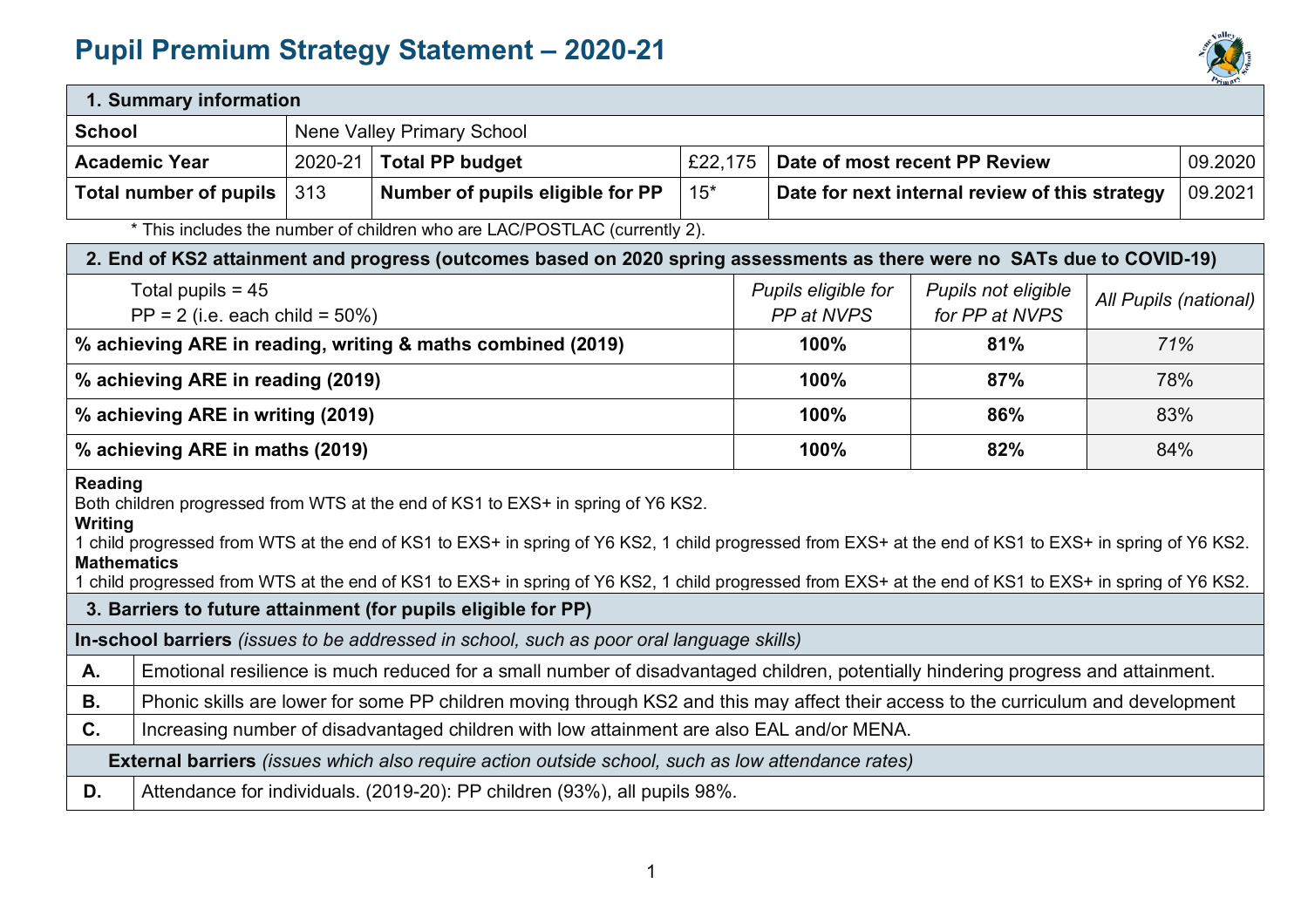|                | 4. Desired outcomes (Desired outcomes and how they will be measured)                                                                                                                          | <b>Success criteria</b>                                                                                                                           |  |  |
|----------------|-----------------------------------------------------------------------------------------------------------------------------------------------------------------------------------------------|---------------------------------------------------------------------------------------------------------------------------------------------------|--|--|
| А.             | Increased confidence for those children struggling with social                                                                                                                                | Teachers report increased readiness to learn and                                                                                                  |  |  |
|                | relationships and greater readiness for learning.                                                                                                                                             | confidence in both attitudes to learning and resolving                                                                                            |  |  |
| <b>B.</b>      | Identified pupils are demonstrating good phonic knowledge and are able<br>to apply their skills effectively.                                                                                  | Continued success in Y1 and Y2 phonic check as well as<br>clear retention of phonemes and use within reading.                                     |  |  |
| $\mathbf{C}$ . | EAL/MENA children are effectively inducted into school, have access to<br>appropriate resources to support their learning and demonstrate<br>confidence within lessons and on the playground. | Where children with EAL have joined, they talk about their<br>induction and buddies and make rapid progress with their<br>development in English. |  |  |
| D.             | Continued improvement in attendance so attendance rates remain<br>comparable with those for non-disadvantaged children.                                                                       | Gap in attendance figures remains very low or better. No<br>disadvantaged children are persistent absentees.                                      |  |  |

| Record of pupil premium spending by item/project 2020-21                                                                                                                       |                |                                                                                                                                                                                                                                                                                                                                                                                             |          |  |
|--------------------------------------------------------------------------------------------------------------------------------------------------------------------------------|----------------|---------------------------------------------------------------------------------------------------------------------------------------------------------------------------------------------------------------------------------------------------------------------------------------------------------------------------------------------------------------------------------------------|----------|--|
| Item/Project                                                                                                                                                                   | Cost           | <b>Objectives</b>                                                                                                                                                                                                                                                                                                                                                                           | Outcomes |  |
| Speech & Language, including<br>language development for EAL<br>children and targeted support for<br>MENA.<br>Reading Buddies/1:1 reading/Better<br><b>Reading Partnership</b> | £1000<br>£2000 | Progress against individual<br>programmes provided by SaLT service<br>and in-house programmes.<br>Development of vocabulary for EAL.<br>Training for volunteers. 1:1 reading<br>session for $\frac{1}{2}$ hour per week. Greater<br>confidence and progress in reading.<br>1:1 sessions provided by class<br>teachers and TAs. 1:1 reading<br>intervention - Better Reading<br>Partnership. |          |  |
| TA intervention                                                                                                                                                                | £2500          | Non-class based TA support for<br>assessment, identification of needs,<br>delivery of 1:1 teaching programmes<br>and interventions (e.g. Phonographix).                                                                                                                                                                                                                                     |          |  |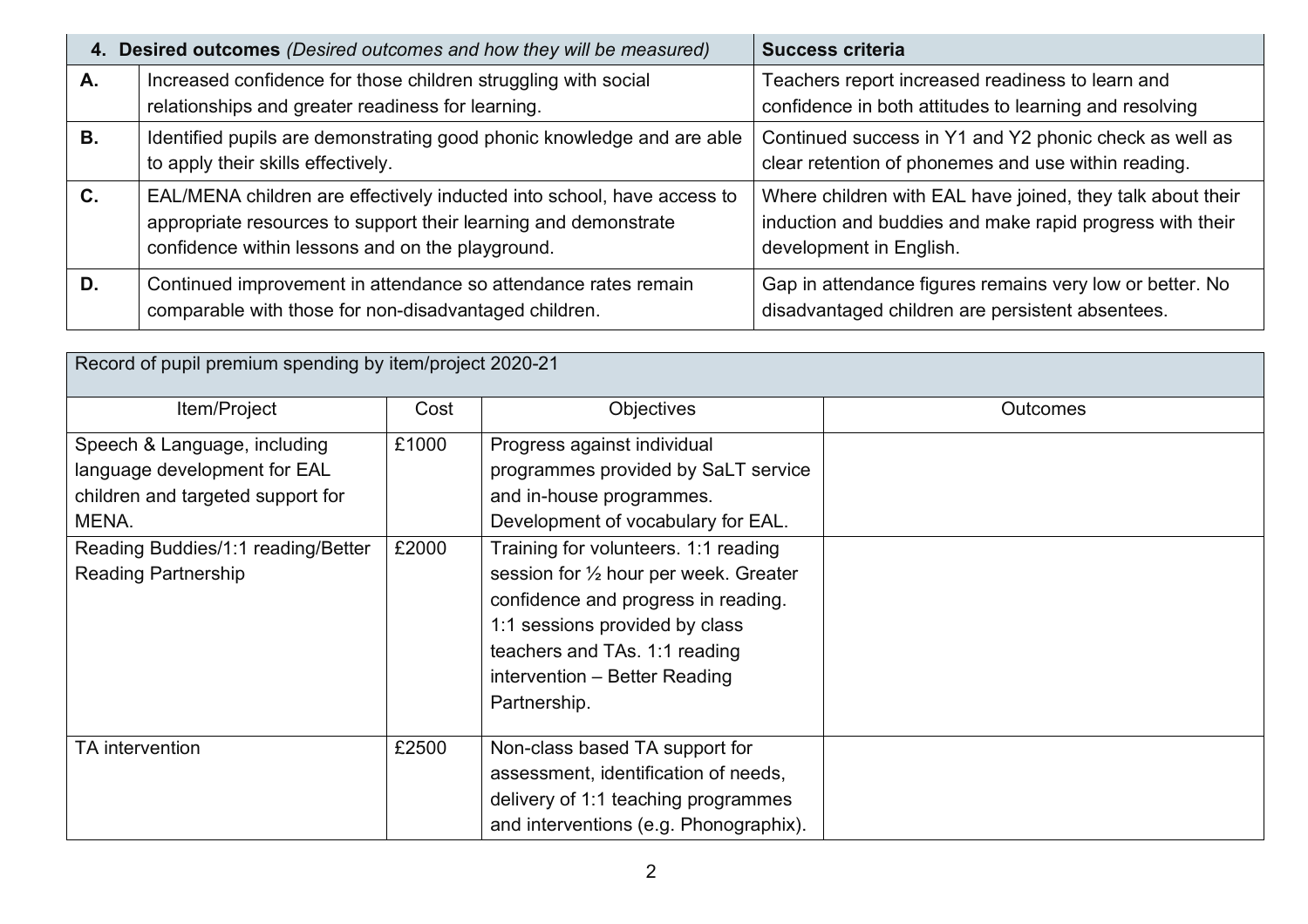|                                       |       | School better positioned for early      |  |
|---------------------------------------|-------|-----------------------------------------|--|
|                                       |       | identification of needs and delivering  |  |
|                                       |       | appropriately targeted responses for    |  |
|                                       |       | 1:1 work. Nurture group enables         |  |
|                                       |       | greater emotional resilience.           |  |
| Sensory Circuits sessions provided    | £1900 | Targeted intervention for children      |  |
| each morning to target children       |       | struggling with the start of the school |  |
| needing a structured and settled      |       | day - attention and other sensory       |  |
| approach to school as well as         |       | needs. Improved focus on learning and   |  |
| identified OT recommended support.    |       | less disruptive. Also, responding to    |  |
|                                       |       | specific Occupational Therapy advice    |  |
| Only possible if COVID-19 A           |       |                                         |  |
| compliant.                            |       |                                         |  |
| AfA structured conversations          | £900  | Release time for implementation of      |  |
|                                       |       | Achievement for All structured          |  |
|                                       |       | conversations. Better                   |  |
|                                       |       |                                         |  |
|                                       |       | parent/teacher/pupil partnership.       |  |
| <b>Precision Teaching</b>             | £2125 | 1:1 sessions - daily core skills -      |  |
|                                       |       | spelling, key words, phonics, number    |  |
|                                       |       | bonds/facts etc.                        |  |
| <b>Breakfast Club</b>                 | £570  | Improved punctuality and attendance.    |  |
|                                       |       |                                         |  |
| 1 <sup>st</sup> Class@Writing (Pirate | £2000 | Focused support to develop writing      |  |
| intervention). Y3/4.                  |       | skills. Varied, depending on age, but   |  |
|                                       |       | linked to writing assessment criteria.  |  |
| 1:1 Mathematics, including            | £500  | Secure basic number skills and          |  |
| arithmetic                            |       | number facts.                           |  |
| 1:1 Phonics                           | £2000 | Consolidation of early phonics skills - |  |
|                                       |       | achieve phonic check and apply skills   |  |
|                                       |       | learnt in reading.                      |  |